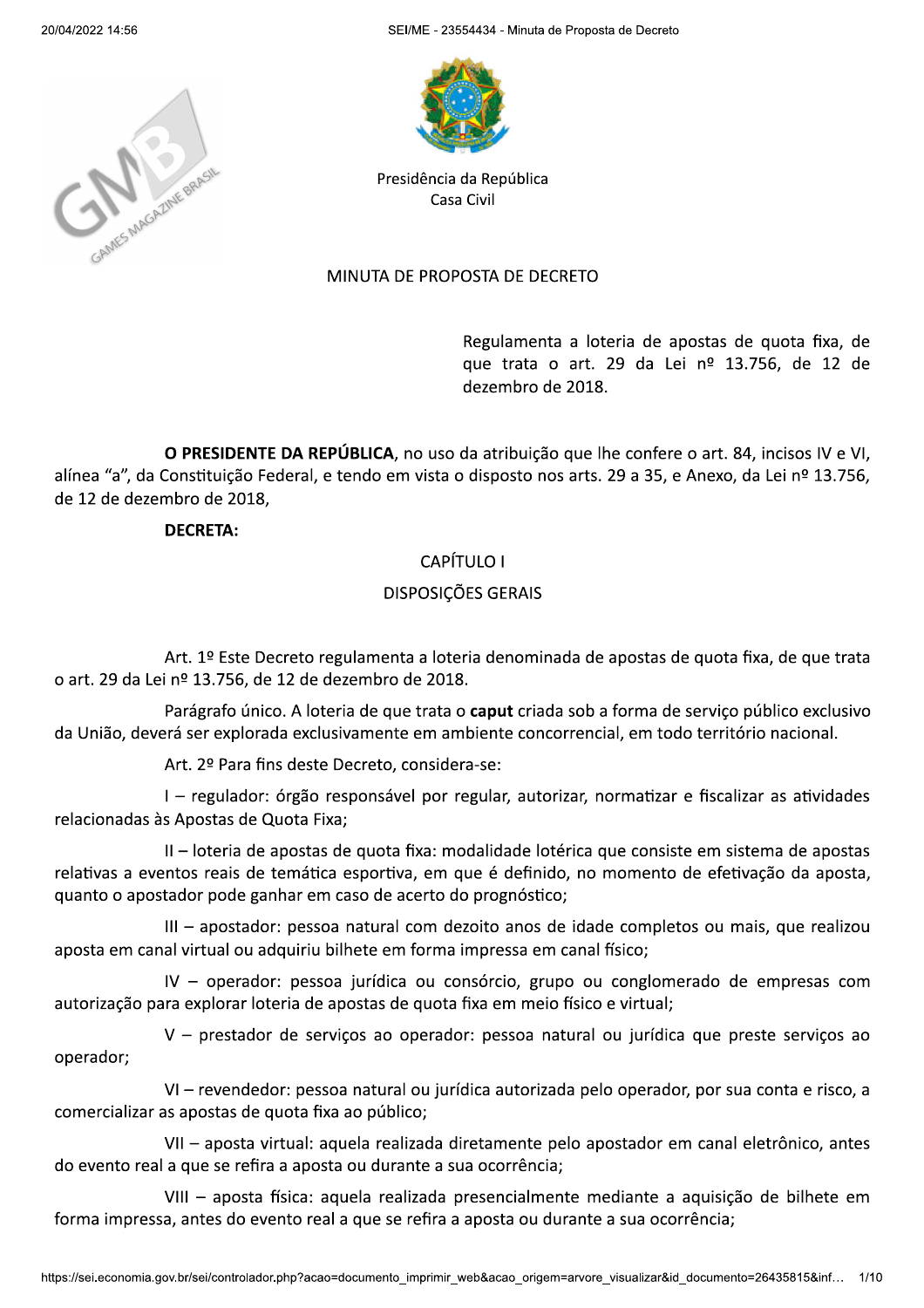i/ME - 23554434 - Minuta de Proposta de Decreto

- quota fixa: fator de multiplicação do valor apostado que define o montante a ser<br>recebido pelo a la tador, em caso de premiação, para cada unidade de moeda nacional apostada; tador, em caso de premiação, para cada unidade de moeda nacional apostada;

-./0/K3L3/:<F@3GFME<>8/512<></12</><E</<=/B3G45/5/:<F@3GF5HA>A;5;</F3BA5>/;3/3@<:5;3:/;< adot, r u ret. (2<5)e práticas voltadas para a prevenção do transtorno do jogo e para a proteção de pessoas

E2000 vuln raveis menores de idade e idosos;<br>KI - eventos reais de temáti XI - eventos reais de temática esportiva: todo e qualquer evento, competição ou ato que faça parte de competições desportivas, torneios, jogos ou provas com interação humana, individuais ou coletivos, inclusive virtuais, excluídos aqueles que envolvam exclusivamente a participação de menores de idade, promovidos de acordo com as regras estabelecidas por uma organização desportiva ou suas organizações afiliadas, ou, se for caso, de acordo com as regras de qualquer outra organização desportiva competente, cujo resultado é desconhecido no momento da aposta.

### CAPÍTULO II

# DA AUTORIZAÇÃO

Art. 3º A exploração do serviço público de loteria de apostas de quota fixa, no âmbito federal, depende de autorização discricionária do Poder Executivo Federal, sem limite do número de autorizações e será realizada por pessoas jurídicas de direito privado que ofereçam o serviço a apostadores localizados em todo o território nacional.

§ 1º A autorização terá validade de cinco anos.

§  $2^{\circ}$  É condição prévia para o deferimento da autorização o pagamento de R\$ 22.200.000 (vinte e dois milhões e duzentos mil reais) pelo interessado.

§ 3º A empresa estrangeira poderá ser autorizada a explorar a loteria de apostas de quota fixa desde que constitua filial no País e que detenha capital e capacidade econômica e financeira suficiente para suportar a atividade a ser realizada.

§ 4º A autorização de que trata este artigo pressupõe a designação, pelo operador, de ao menos um representante legal, um representante contábil, um ouvidor, e um responsável por compliance, estabelecidos no País.

Art.  $4^{\circ}$  O pedido da autorização deverá ser apresentado ao regulador acompanhado dos seguintes documentos:

I – para a pessoa jurídica requerente da autorização, e eventual controladora:

a) certidões negativas criminal, administrativa, cível e financeira e, ainda, certidão de regularidade fiscal;

b) cópia do contrato social; e

c) comprovação de capacidade econômica e financeira suficiente para suportar as apostas de quota fixa que pretende explorar no país, que deverá ser expressa pela relação entre capital social e volume máximo de apostas, nos termos de ato do regulador;

II - para os sócios controladores, os ocupantes de cargos de diretoria, bem como dos representantes legal, contábil, de ouvidoria e de compliance da empresa requerente da autorização e da eventual controladora:

a) certidões negativas criminal, administrativa, cível e financeira e certidão de regularidade fiscal; e

b) documentação que comprove a inexistência de condenação em decisão transitada em julgado, ou proferida por órgão judicial colegiado, desde a condenação até o transcurso do período de oito anos, após o cumprimento da pena, por crimes:

n por órgão judicial colegiado, desde a condenação até o transcurso do período de oito<br>mento da pena, por crimes:<br>tra a vida, a dignidade pessoal, a economia popular, a fé pública, a administração<br>p público ou privado, a o 1. contra a vida, a dignidade pessoal, a economia popular, a fé pública, a administração pública, o patrimônio público ou privado, a ordem tributária, o sistema financeiro, o mercado de capitais, o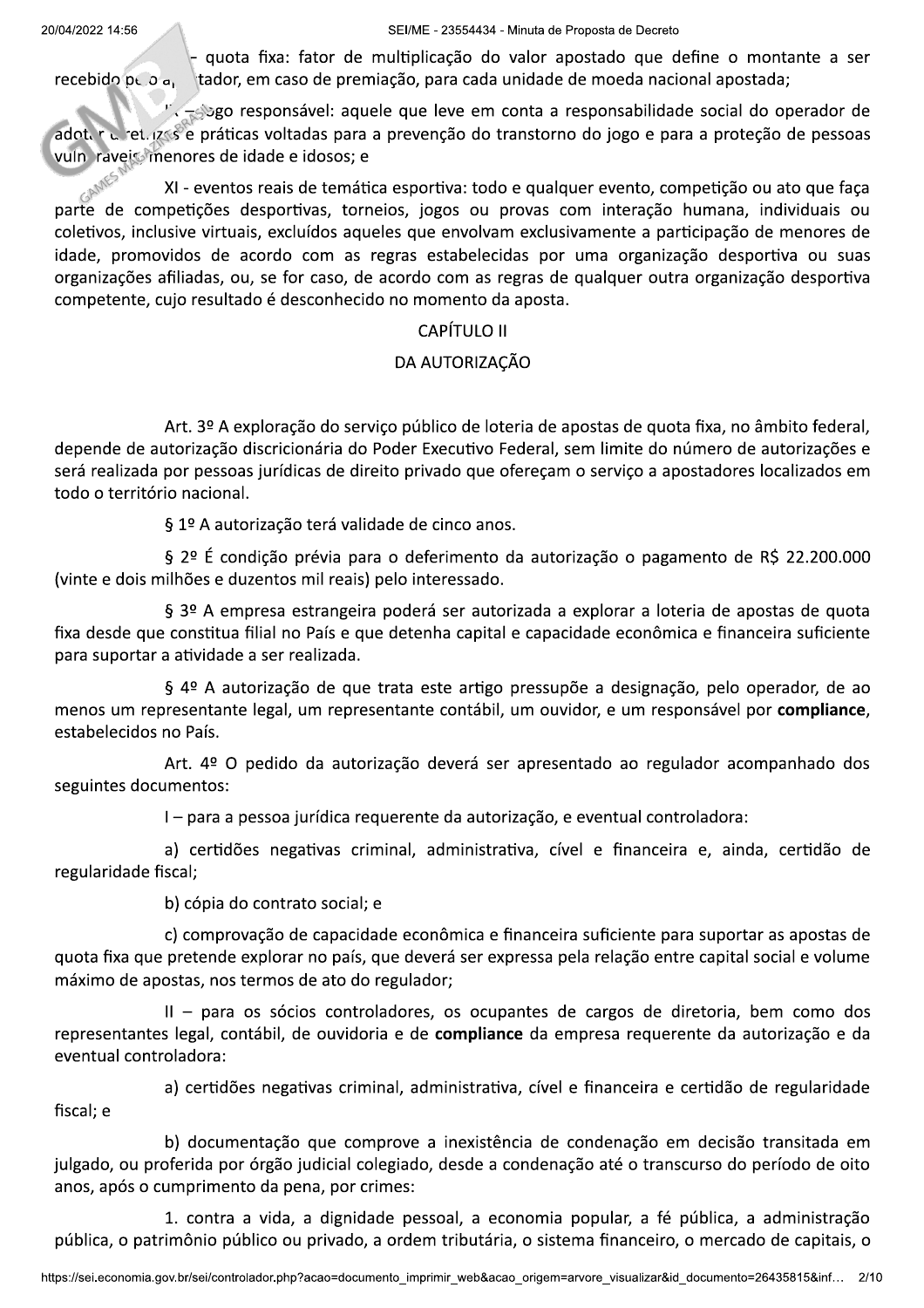meio ambiente, e a saúde pública;

2. previstos na Lei nº 11.101 de 9 de fevereiro de 2005;

3. eleitorais, para os quais a lei comine pena privativa de liberdade;

4. de abuso de autoridade, nos casos em que houver condenação à perda do cargo público ou à inabilitação para exercício de função pública;

5. de lavagem ou ocultação de bens, direitos e valores;

6. de tráfico de entorpecentes e drogas afins, racismo, tortura, terrorismo e seu financiamento, hediondos e tráfico humano;

7. de redução à condição análoga à de escravo; e

8. de associação criminosa.

III - outros que venham a ser exigidos em ato do regulador.

§ 1º O pedido de autorização e os documentos que o acompanham devem, obrigatoriamente, ser redigidos em língua portuguesa ou traduzidos oficialmente.

§ 2º O regulador terá o prazo de trinta dias, contado da data do protocolo, para analisar a conformidade da documentação apresentada em cumprimento à exigência dos incisos do caput.

§ 3º Consideradas atendidas as exigências previstas nos incisos do caput, o requerente será comunicado, e notificado para comprovar, nos termos de ato do regulador:

I - a qualificação técnica;

 $II - a$  prestação de garantia bancária ou financeira;

III - a estrutura e os meios necessários para atender solicitações de autoridades competentes, em especial no que diz respeito ao fornecimento de dados e informações observando prazos, forma e condições estabelecidas na legislação, independentemente do local ou do ambiente em que o operador esteja sediado ou em que suas operações estejam hospedadas;

IV - certificação internacional de seus sistemas; e

V - ausência de incompatibilidade ou de conflito de interesse em relação a outras atividades desenvolvidas pelo operador, seus controladores ou administradores.

§ 4º O regulador terá o prazo de sessenta dias para concluir a análise acerca do deferimento do pedido de autorização, contado da data de entrega da totalidade das informações e documentos de que trata o §  $3<sup>o</sup>$ .

§ 5º O regulador, quando necessário e a qualquer momento, comunicará o requerente, preferencialmente por meio eletrônico, para que providencie a correção, ajuste ou complementação em manifestações, documentos ou informações relativas aos pedidos de autorização, hipótese em que os prazos de tratam os § 2º e § 4º ficarão suspensos, voltando a correr na data de apresentação da adequação solicitada.

§ 6º O regulador, caso entenda pelo deferimento, notificará o requerente para comprovar o pagamento do valor de que trata o § 2º do art. 3º.

§ 7º A autorização será deferida por meio de ato específico, que deverá ser publicado no Diário Oficial da União no prazo de até dez dias, contado da data da comprovação do pagamento pelo requerente.

§ 8º A ausência de manifestação do regulador nos prazos previstos neste artigo não ensejará autorização tácita, a qual se regrará por prazo a ser estabelecido pelo ato normativo que trata o art. 30 deste Decreto, em respeito ao art. 10 do Decreto nº 10.178, de 2019.

§ 9º Será indeferido o pedido de autorização considerado fraudulento ou que possua informações adulteradas, após a devida apuração pelo Ministério da Economia.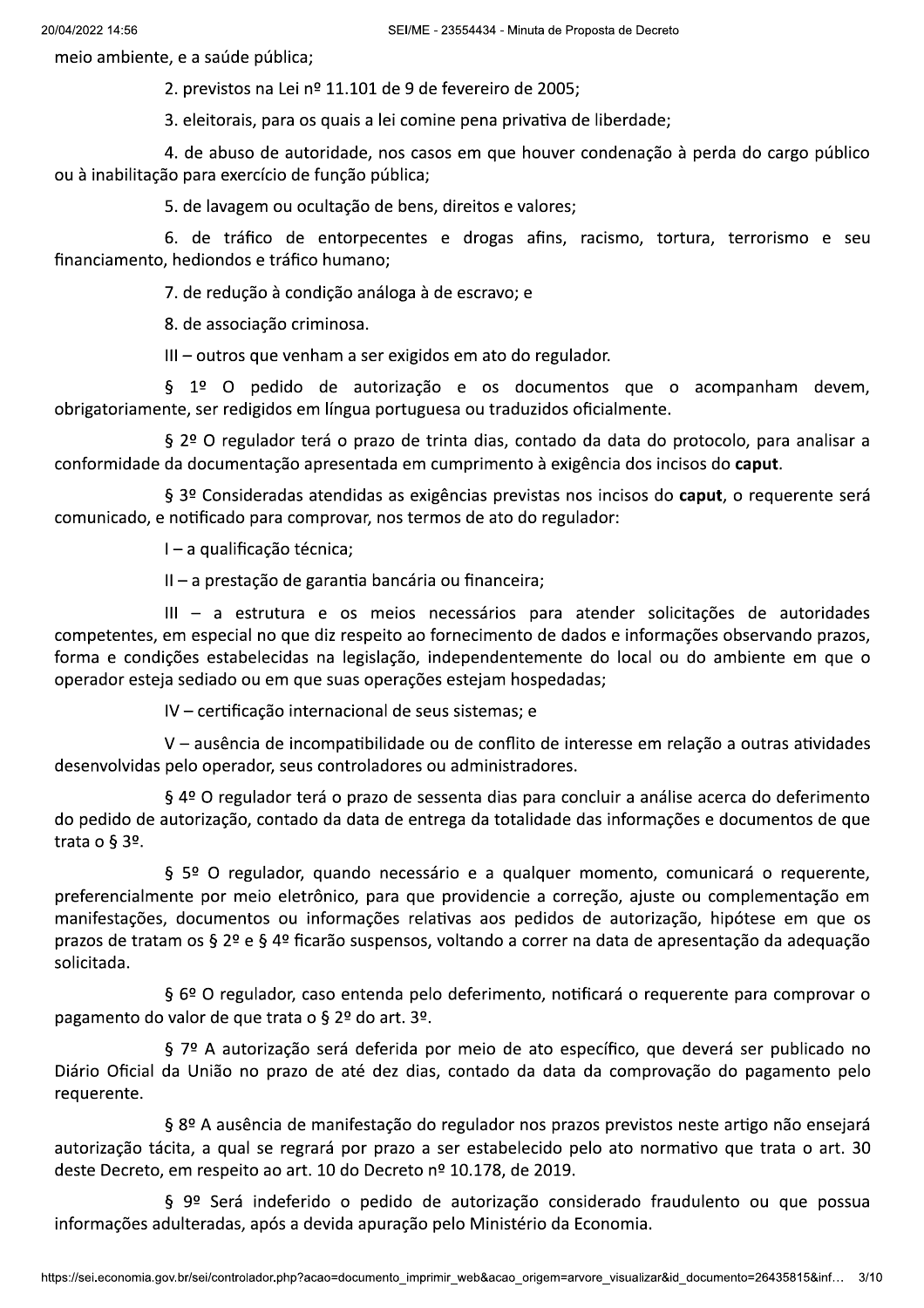§ 10º Autorizações eventualmente deferidas e que se enquadrem na situação descrita no § 9º serão revogadas.

§ 11º O regulador editará ato normativo a fim de classificar o exercício de atividade econômica para os fins do art. 3º do Decreto nº 10.178, de 2019.

Art. 5º A autorização só poderá ser transferida pelo operador mediante prévia autorização do regulador.

Parágrafo único. Entende-se como hipótese de transferência, para efeitos do disposto no caput, qualquer reestruturação societária da qual possa resultar a exploração da loteria de apostas de quota fixa por outro agente, em decorrência de fusão, cisão, entrada de ativos ou qualquer outra modalidade de reestruturação, bem como transferência sob qualquer forma jurídica, de uma participação social direta ou indireta no capital do agente operador.

# CAPÍTULO III

# DA COMPETÊNCIA

Art. 6º Compete ao Ministério da Economia:

I – autorizar, normatizar, regular, supervisionar e fiscalizar a exploração da loteria de apostas de quota fixa;

II - regular, fiscalizar e aplicar sanções administrativas, na forma da Lei nº 9.613, de 3 de marco de 1998, em relação aos deveres previstos nos seus art. 10 e art. 11;

III - aplicar sancões administrativas aos operadores de loterias de apostas de quotas fixas;

IV - proibir, por ato próprio, a realização de apostas de quota fixa sobre determinados eventos de temática esportiva; e

V - expedir normas complementares com vistas ao cumprimento do disposto neste Decreto.

Parágrafo único. A estrutura do Ministério da Economia responsável pelo exercício das competências em relação a modalidades lotéricas buscará segregar as funções, notadamente para prevenir conflito de interesses, inclusive entre atribuições de formulação e de execução.

# **CAPÍTULO IV**

### DA SUPERVISÃO E DA FISCALIZAÇÃO

Art. 7º O operador deverá colocar à disposição do regulador as informações:

I - coletadas, detidas, obtidas ou produzidas por pessoa jurídica, entidade, organismo, organização, inclusive com atuação de abrangência internacional, que consolide informações para análise, coibição, detecção, inibição ou prevenção de irregularidades na exploração de loterias;

II - relacionadas a sistemáticas de captação de apostas e de pagamento de prêmios;

III - relativas a atividades suspeitas que possam comprometer a integridade de evento esportivo;

IV - referentes à certificação de equipamentos físicos e de programas de computador utilizados pelo operador;

V - referentes aos seus prestadores de serviços e revendedores;

VI - que digam respeito à validação das apostas captadas;

VII - referentes a reclamações dos apostadores; e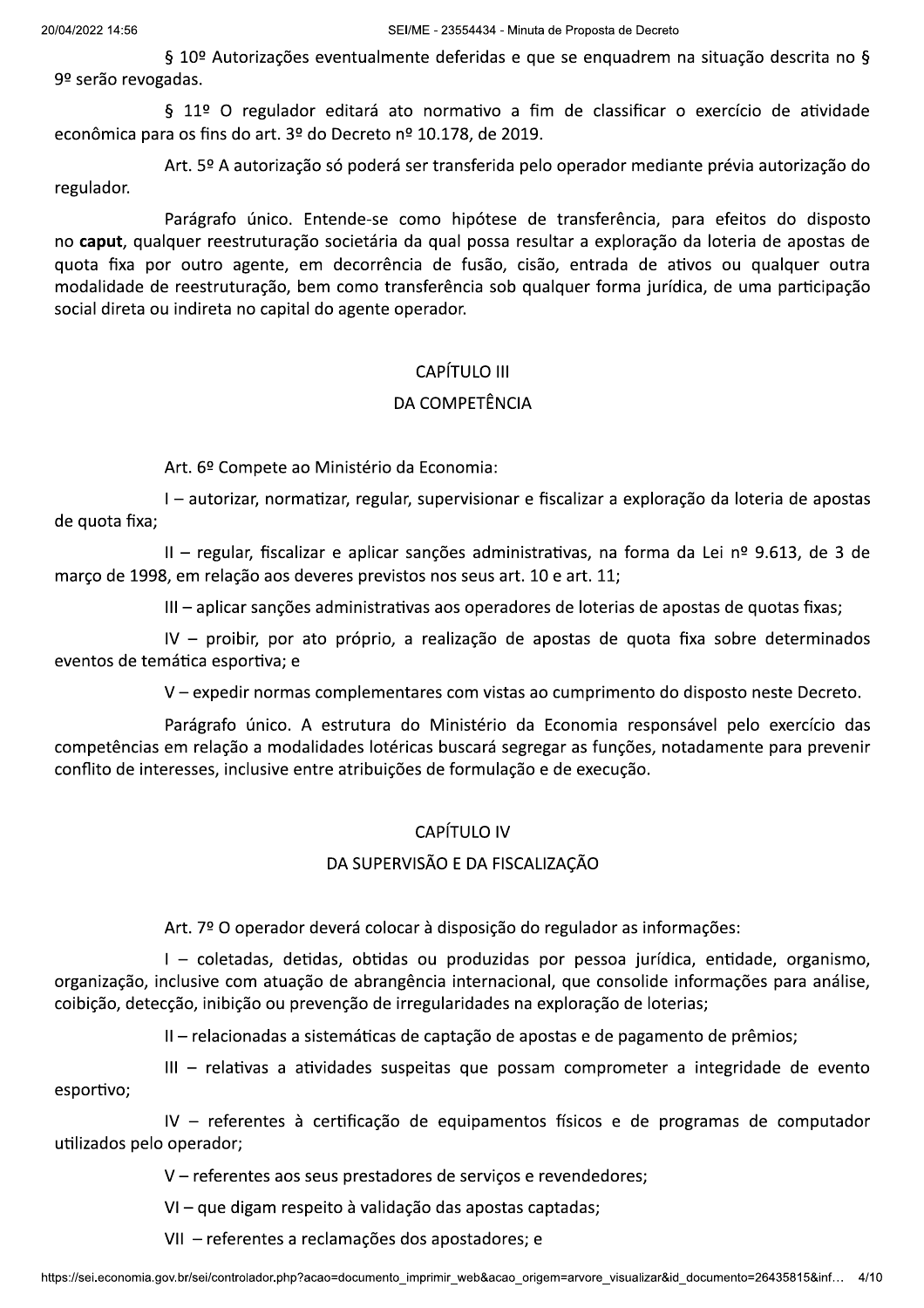VIII - previstas em ato normativo expedido pelo regulador.

§ 1º O operador deverá utilizar sistemas auditáveis, aos quais deverá ser disponibilizado acesso irrestrito, contínuo e em tempo real ao regulador.

§ 2º O operador deverá estabelecer canal de contato específico para atendimento prioritário das demandas do regulador.

Art. 8º O operador deverá prestar esclarecimentos e exibir, para exame ou perícia, todos os elementos necessários ao exercício da fiscalização.

Art. 9º Os procedimentos de fiscalização, uma vez iniciados, poderão perdurar pelo tempo necessário à elucidação dos fatos, observado o disposto na Lei nº 9.873, de 23 de novembro de 1999.

Art. 10. O operador deverá adotar controles efetivos que lhe permitam prevenir situações de desconformidade com a legislação.

dispondo 11. O regulador editará regramento sobre medidas Art. as que o operador deverá adotar para evitar a participação, direta ou indireta, inclusive por interposta pessoa, na condição de apostador de:

I - proprietário, administrador, diretor, gerente ou funcionários do operador;

II - servidor que atue diretamente na regulação da atividade na administração pública federal, direta ou indireta;

III - menor de dezoito anos:

IV - pessoa que tenha ou possa ter acesso aos sistemas informatizados de loteria de apostas de quota fixa; e

V - pessoa que tenha ou possa ter qualquer influência no resultado de evento real de temática esportiva objeto da loteria de apostas de quota fixa, incluindo:

a) pessoas que exerçam cargos de dirigentes desportivos, técnicos desportivos, treinadores, praticantes desportivos, profissionais ou amadores;

b) árbitro ou equivalente;

c) empresário desportivo; e

d) responsável por entidade organizadora de competição ou prova desportiva.

VI - outros casos a serem definidos pelo Regulador.

### **CAPÍTULO V**

#### DAS OBRIGAÇÕES DO OPERADOR

### SECÃO I

#### Do Jogo Responsável e Da Integridade das Apostas

Art. 12. O operador, na exploração da loteria de apostas de quota fixa, em meio físico ou virtual, deve promover ações informativas e preventivas de conscientização dos apostadores e de prevenção do transtorno do jogo patológico, por meio da elaboração de códigos de conduta e difusão de boas práticas.

Parágrafo único. O operador, para fins do disposto no caput, deve:

I - promover a prática do jogo responsável e divulgar as informações necessárias aos apostadores, previamente ao início da atividade lotérica:

II - obter certificações internacionais sobre o jogo responsável, quando exigidas por ato do regulador;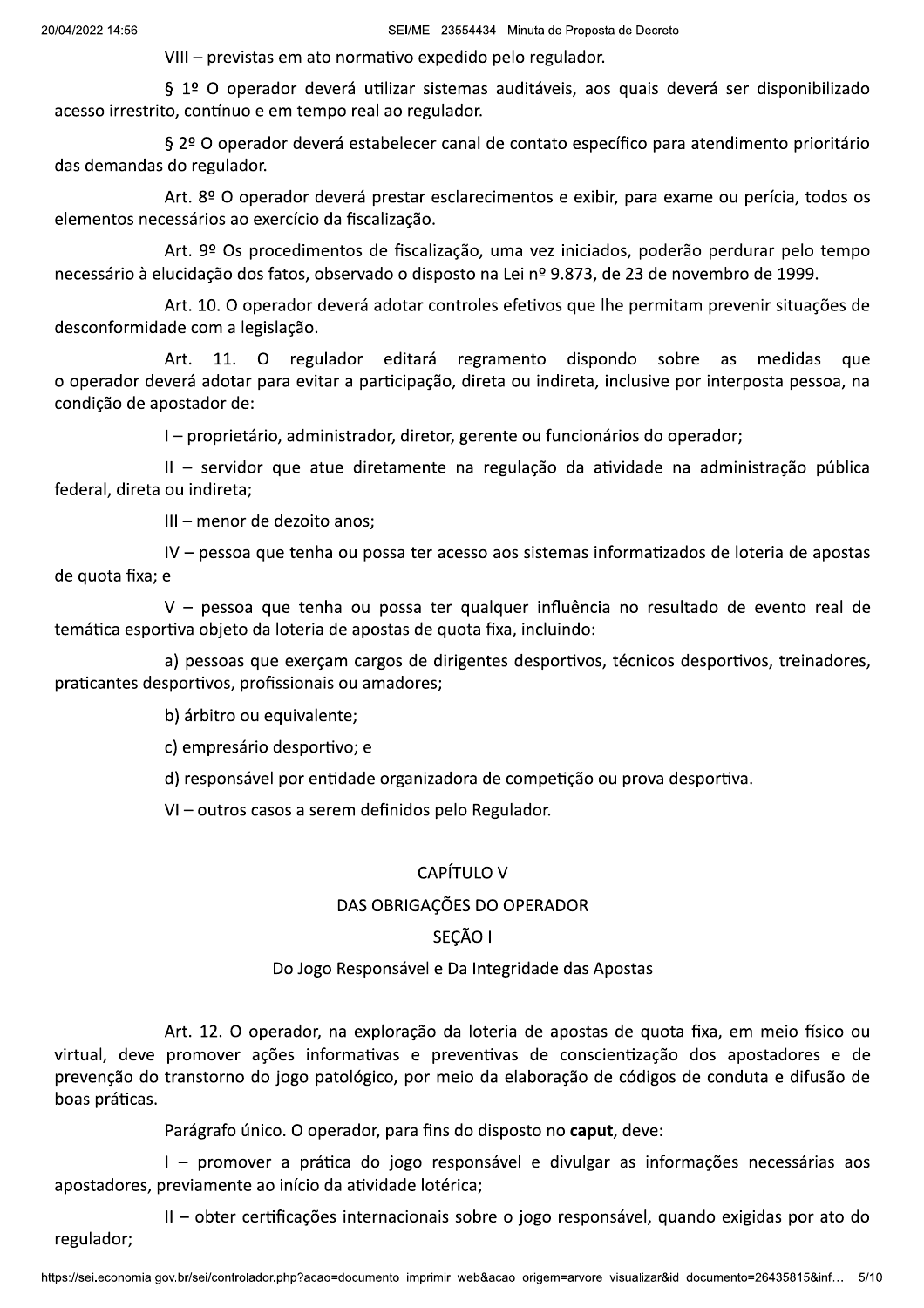III – adotar medidas para assegurar a prevenção do transtorno do jogo e para a proteção de pessoas vulneráveis, menores de idade e idosos;

IV - prevenir as tentativas de fraude e adotar as medidas de tratamento aplicáveis, quando for o caso, com o devido encaminhamento da ocorrência à autoridade competente;

V - prevenir a realização de apostas de quota fixa sobre eventos reais de temática esportiva que envolvam exclusivamente a participação de menores de idade;

VI - elaborar relatório técnico mensal, a ser encaminhado ao regulador, discriminando as tentativas de fraude identificadas e as medidas de prevenção adotadas;

VII - implementar política de comunicação ao apostador, contendo informações sobre o jogo responsável e os perigos da dependência do jogo, que deve ser disponibilizada no sítio da internet do operador;

VIII - indicar os canais para reclamação, que devem estar acessíveis aos apostadores no sítio da internet do operador;

IX - desenvolver e implementar programa de treinamento dos dirigentes, funcionários, prestadores de servicos e revendedores, que tenha por objetivo capacitá-los a promover o jogo responsável no âmbito da atividade de exploração da loteria de apostas de quota fixa; e

X – expedir orientações para que o desenvolvimento de produtos lotéricos e canais remotos, bem como as ações de comunicação, publicidade e marketing incorporem as medidas relacionadas à promoção do jogo responsável.

Art. 13. O operador deverá adotar mecanismos de segurança e integridade na realização das apostas de quota fixa.

§ 1º Os eventos esportivos objeto de apostas deverão contar com ações de mitigação de manipulação de resultados e de corrupção nos eventos reais de temática esportiva, por parte do operador das apostas de quota fixa, em observância ao disposto nos art. 41-C, art. 41-D e art. 41-E, da Lei nº 10.671, de 15 de maio de 2003.

§ 2º O operador deverá comprovar junto ao Ministério da Economia, previamente ao início da comercialização das apostas, que integra ou possui relação contratual com organismos internacionais de monitoramento de integridade esportiva.

### SECÃO II

### Da Publicidade

Art. 14. As ações de comunicação, publicidade e marketing da loteria de apostas de quota fixa deverão promover a conscientização para o jogo responsável, nos termos deste Decreto e de ato do Ministério da Economia.

Art. 15. A propaganda comercial da loteria de apostas de quota fixa deverá ser acompanhada de cláusulas de advertência sobre os malefícios do jogo irresponsável.

Parágrafo único. A cláusulas de advertência de que trata o caput deverão:

I - ser veiculadas em formato falado e escrito, quando possível em função das características da ação de comunicação;

II - constar de bilhetes impressos e de ambientes eletrônicos de apostas, bem como nas peças gráficas e no material de propaganda comercial dos operadores; e

III - constar na página de abertura, de forma legível e ostensivamente destacada, quando a comunicação se der por meio de sítios da internet.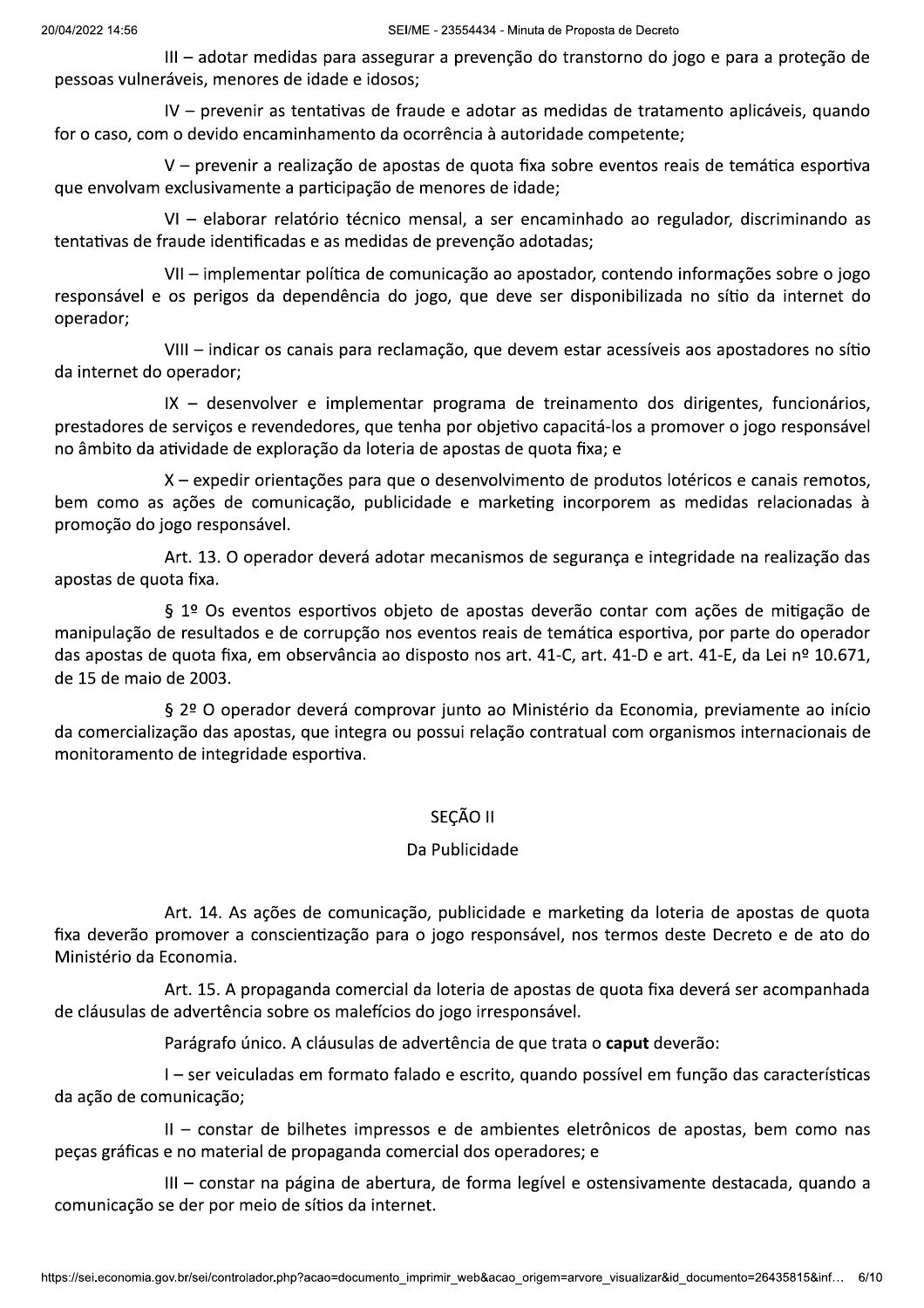Art. 16. Fica proibida a realização de campanha publicitária da loteria de apostas de quota fixa cujo conteúdo:

I - apresente o jogo como alternativa para problemas pessoais, profissionais ou educacionais;

II - sugira que o jogo seja uma solução para preocupações financeiras, alternativa ao emprego, ou forma de alcançar segurança financeira;

III - retrate o jogo como prioridade na vida;

IV - deprecie a imagem de quem se abstenha de apostar;

V - sugira a possibilidade de o apostador ser capaz de dominar as apostas esportivas por meio do desenvolvimento de habilidades pessoais;

VI - estabeleça ligação entre o jogo e o sucesso pessoal e financeiro;

VII - vincule o jogo a atitudes criminosas;

VIII - encoraje comportamento criminoso ou antissocial;

IX – inclua a participação de crianças ou adolescentes, ou a eles se dirija; e

X – contenha informação falsa ou enganosa.

Art. 17. O operador autorizado a explorar a loteria de apostas de quota fixa deverá promover campanhas anuais para esclarecimento público quanto a riscos e consequências do jogo patológico.

### CAPÍTULO VI

# PREVENÇÃO À LAVAGEM DE DINHEIRO E AO FINANCIAMENTO DO TERRORISMO E DA PROLIFERAÇÃO DE ARMAS DE DESTRUIÇÃO EM MASSA

Art. 18. A exploração da loteria de apostas de quota fixa é condicionada à adoção e implementação de política, procedimentos e controle interno visando a prevenção à lavagem de dinheiro e ao financiamento do terrorismo e à prevenção a fraudes, conforme estabelecido nas normas editadas em ato do Ministério da Economia, relativas ao cumprimento dos deveres previstos nos art. 10 e art. 11 da Lei nº 9.613, de 1998.

# **CAPÍTULO VII**

## DO PRODUTO DA ARRECADAÇÃO, DA REALIZAÇÃO DAS APOSTAS E DO PAGAMENTO DE PRÊMIOS

Art. 19. Compete ao operador, em conformidade com regulamento expedido pelo Ministério da Economia:

I - efetuar o pagamento de prêmios;

II - recolher a contribuição para a seguridade social e os valores relativos aos repasses sociais previstos na legislação, incidentes sobre o produto da arrecadação; e

III – recolher o imposto de renda incidente sobre a premiação.

Art. 20. Sobre o valor dos ganhos obtidos com prêmios decorrentes de apostas na loteria de apostas de quota fixa, tanto para o apostador residente como para o não residente no País, incidirá o imposto sobre a renda a alíquota definida na legislação vigente,, retido pelo operador de forma definitiva.

Parágrafo único. O imposto sobre a renda incidente sobre prêmios decorrentes de apostas na loteria de apostas de quota fixa incidirá sobre o valor do ganho que exceder ao valor da primeira faixa da tabela de incidência mensal do Imposto de Renda da Pessoa Física - IRPF.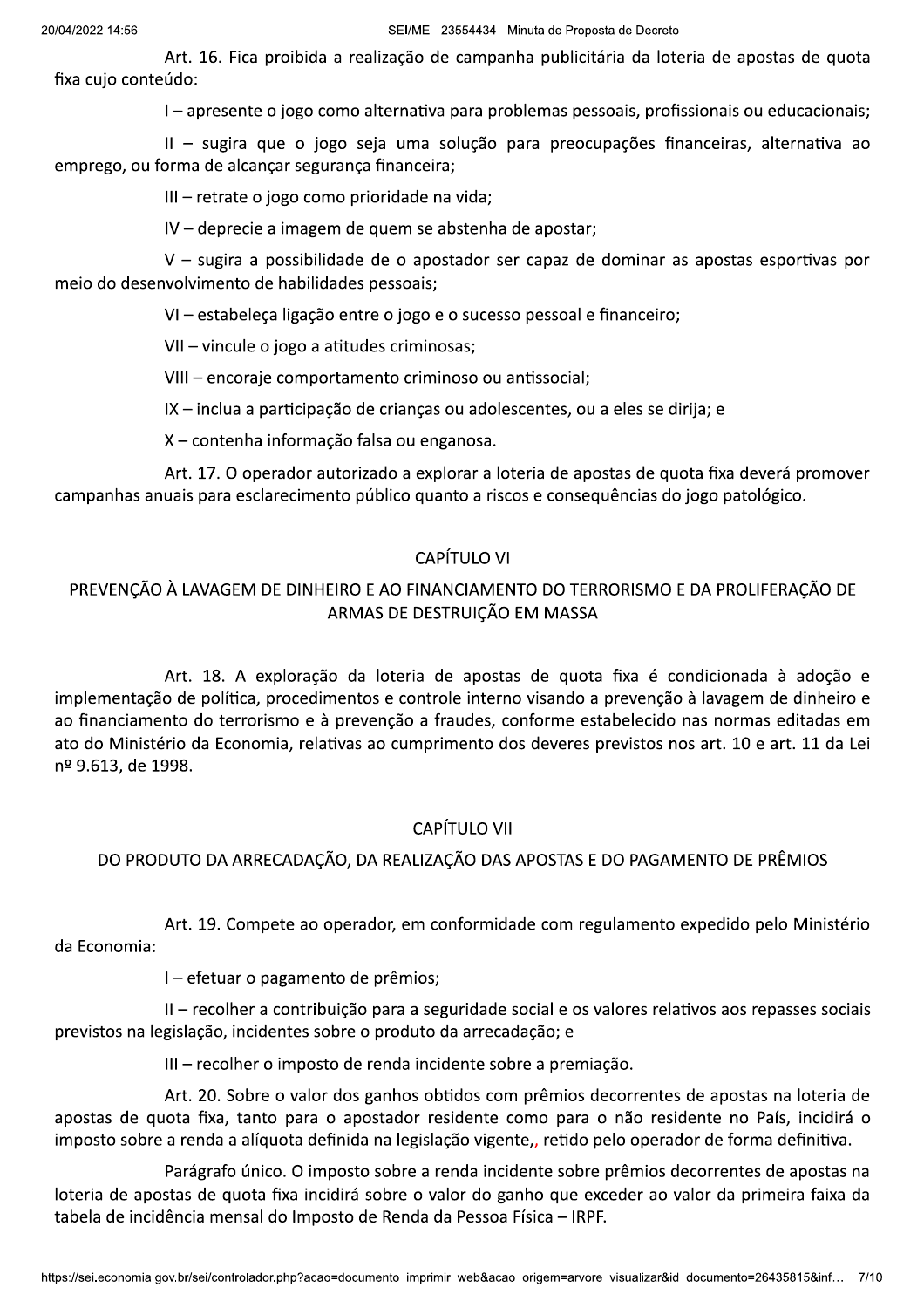Art. 21. Para fins do disposto no art. 20, entende-se como "ganho" a diferença entre o valor do prêmio diminuído do valor apostado ou o somatório dos prêmios diminuído do somatório dos valores apostados quando se tratar de apostas idênticas efetuadas no mesmo evento.

Art. 22. O operador deverá adotar procedimentos de identificação e qualificação do apostador que assegurem o caráter nominativo da aposta e do seu registro, físico ou digital, de modo que somente o apostador identificado possa reclamar eventual premiação.

Parágrafo único. Nas apostas físicas e virtuais, será exigida a identificação de quem se apresente para realizar a aposta, em nome próprio ou de terceiro, inclusive pelo fornecimento do número de inscrição no Cadastro de Pessoas Físicas - CPF e, se estrangeiro, do passaporte ou documento oficial de identificação, o país de residência do apostador estrangeiro e o seu Número de Identificação Fiscal (NIF).

Art. 23. Somente serão comercializadas apostas físicas ou virtuais e efetivados pagamentos de prêmios da loteria de apostas de quota fixa para pessoas com dezoito anos completos ou mais, informação que estará registrada com a devida visibilidade nos canais de comercialização físicos e virtuais.

§ 1º Será admitido o pagamento das apostas por qualquer meio de pagamento autorizado pelo Banco Central do Brasil.

§ 2º O Banco Central do Brasil, respeitadas as diretrizes estabelecidas pelo Conselho Monetário Nacional, determinará regras para a implementação de mecanismos de controle destinados a evitar que as instituições financeiras emissoras de cartões de crédito ou débito, bem como qualquer outra instituição de pagamento, autorizem transações com cartões de crédito ou débito ou moeda eletrônica que tenham por finalidade a participação em jogos de azar por meio eletrônico administrados por empresa não autorizada.

Art. 24. O operador deverá assegurar atendimento ao apostador em canais eletrônico e telefônico, para esclarecer dúvidas relacionadas à operacionalização da loteria de apostas de quota fixa.

Parágrafo único. As informações relativas às apostas, captadas em meio físico e virtual, serão veiculadas na rede mundial de computadores, no sítio eletrônico do operador, de modo a permitir compreensão clara e precisa da sistemática de realização de apostas pelos consumidores, e deverão conter, no mínimo, os seguintes dados:

 $I$  – como apostar;

 $II -$  quota fixa estabelecida para cada aposta; e

III - forma e local de recebimento de prêmios.

§ 2º Para os fins do caput, aplica-se ao operador o disposto no Decreto nº 6.523, de 31 de julho de 2008.

Art. 25. Os prêmios prescrevem no prazo de noventa dias, contado da data da primeira divulgação do resultado do último evento real objeto da aposta, interrompendo-se a prescrição nos seguintes casos:

I - entrega da aposta física para o recebimento de prêmio em localidade previamente designada pelo operador para pagamento de prêmios; ou

II - início do procedimento de recebimento do prêmio em canais eletrônicos, devidamente identificado em rastreamento do operador.

# **CAPÍTULO VIII**

### DA ATUALIZAÇÃO MONETÁRIA

Art. 26. Serão anualmente atualizadas monetariamente, com base na taxa referencial do Sistema Especial de Liquidação e Custódia - SELIC, acumulada no exercício anterior, até 31 de janeiro, por meio de ato específico do Ministério da Economia: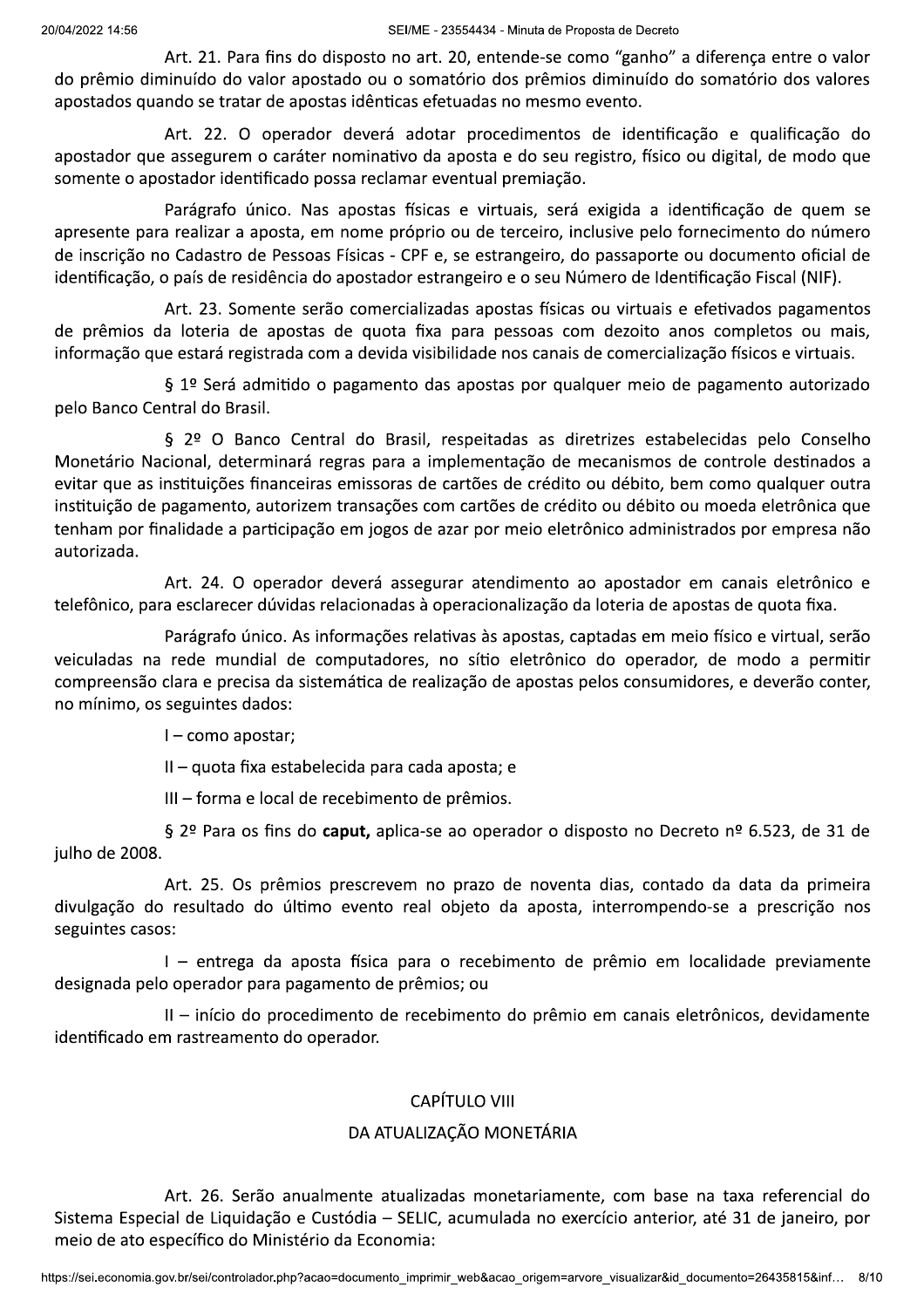l – os valores da taxa de fiscalização de que trata o art. 32 da Lei nº 13.756, de 2018, previstos<br>no seu Anexo: e

 $II - o$  valor da autorização para exploração da loteria de apostas de quota fixa, previsto no §  $2<sup>9</sup>$  do art,  $3<sup>9</sup>$ .

## **CAPÍTULO IX**

#### DAS DISPOSIÇÕES FINAIS E TRANSITÓRIAS

Art. 27. O descumprimento das obrigações previstas neste Decreto pelo operador ensejará a aplicação de sanções administrativas pelo regulador.

Art. 28. O Ministério da Economia estabelecerá condições e prazos, não inferiores a seis meses, para que as empresas que estiverem explorando a loteria de apostas de quota fixa no Brasil se adequem às disposições deste Decreto.

Art. 29. Os órgãos e entidades da administração pública federal cuja atuação se relacione direta ou indiretamente a atividades lotéricas fornecerão o apoio e as informações solicitadas pelo Ministério da Economia para o exercício das suas competências em relação à matéria.

Parágrafo único. O Ministério da Economia poderá, sem prejuízo do disposto no caput, articular-se com outros órgãos ou entidades públicas ou privadas para executar as atividades de sua competência, inclusive quanto a estruturas de tecnologia da informação necessária para o exercício da regulação.

Art. 30. O Ministério da Economia poderá, individualmente ou em articulação com outros órgãos ou entidades públicas, modular ou afastar a incidência de normas de sua competência em relação a operadores que se enquadrem em hipóteses previstas para tanto no âmbito de programas de ambiente regulatório experimental (sandbox regulatório).

§ 1º A articulação a que se refere o caput poderá ser objeto de disciplina em acordos de cooperação técnica, ou instrumentos equivalentes, firmados entre os órgãos e as entidades envolvidos, observadas as suas competências.

§ 2º Entende-se por ambiente regulatório experimental (sandbox regulatório), para os fins do disposto neste artigo, o conjunto de condições especiais simplificadas para que as pessoas jurídicas participantes possam receber autorização temporária dos órgãos ou das entidades com competência de regulamentação setorial para desenvolver modelos de negócios inovadores e testar técnicas e tecnologias experimentais, mediante o cumprimento de critérios e de limites previamente estabelecidos pelo órgão ou entidade reguladora e por meio de procedimento facilitado.

§ 3º O Ministério da Economia disporá sobre o funcionamento do programa de ambiente regulatório experimental que alcancem operadores de loteria de apostas de quota fixa, estabelecendo, entre outros aspectos:

I - os critérios para seleção ou para qualificação de regulados;

II – a duração e o alcance da modulação ou do afastamento da incidência de normas; e

 $III - as$  normas abrangidas.

Art. 31. Nos primeiros doze meses de vigência deste Decreto, o regulador poderá restringir as autorizações, a que se refere o art. 4º, mediante justificativa e cronograma previamente estabelecido.

Art. 32. O prazo previsto nos § 2º e § 4º do art. 4º será prorrogado por igual período no primeiro ano de vigência deste Decreto.

ncia deste Decreto.<br>3. O Ministério da Economia editará normas complementares no prazo de até cento e<br>a data da publicação deste Decreto.<br>:controlador.php?acao=documento\_imprimir\_web&acao\_origem=arvore\_visualizar&id\_docume Art. 33. O Ministério da Economia editará normas complementares no prazo de até cento e vinte dias, contado da data da publicação deste Decreto.